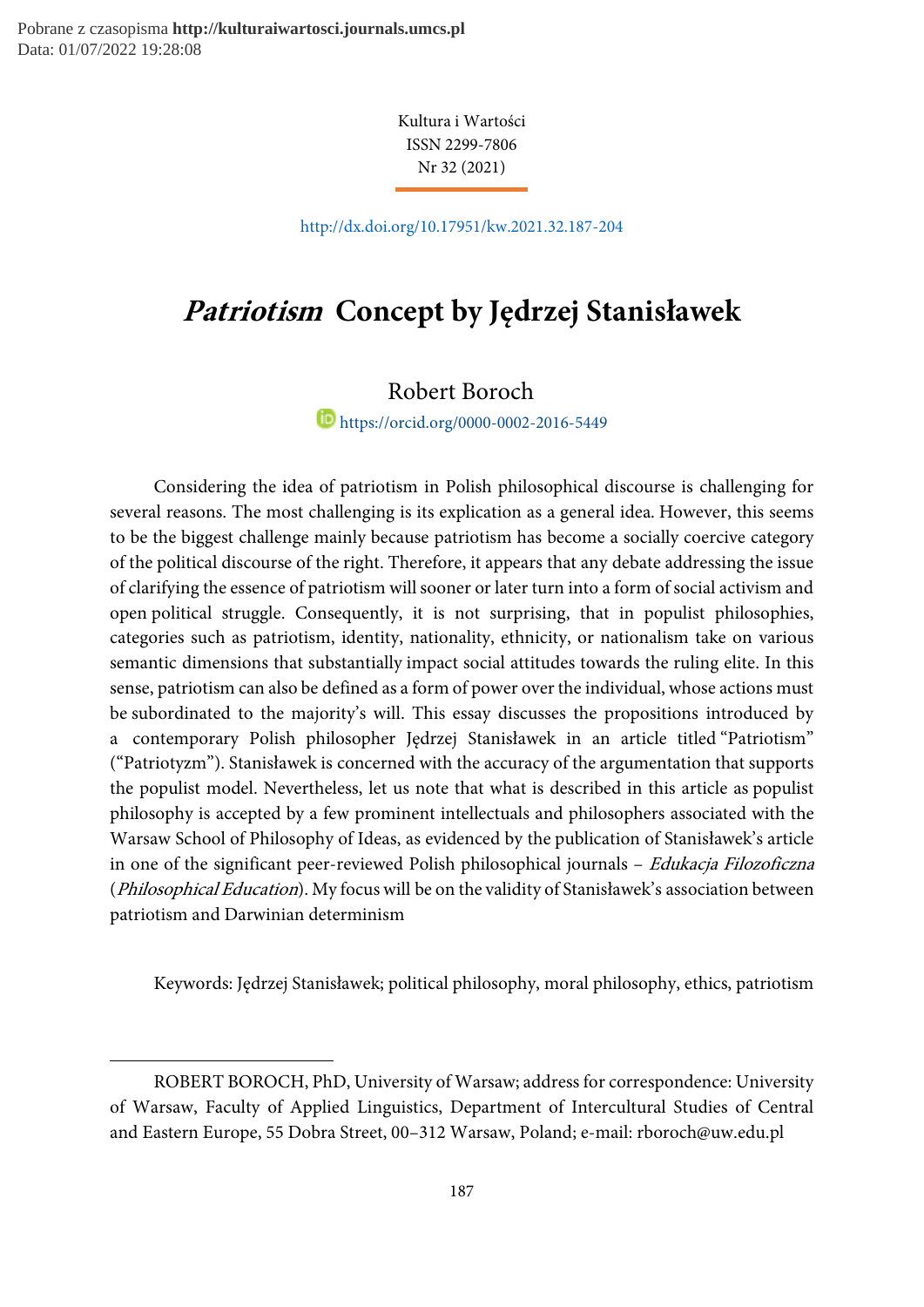## 1. Introduction

Starting to consider the idea of patriotism in Polish philosophical discourse is challenging for several reasons. The most challenging is compromising its explication as a general idea. H owever, this seems impossible mainly because patriotism has become a socially coercive category of the right in public discourse. Therefore, it appears that any debate addressing the issue of clarifying the essence of patriotism will sooner or later turn into a form of social activism and open political struggle. Consequently, it is not surprising that in populist philosophies, categories such as patriotism, identity, nationality, ethnicity, or nationalism take on various semantical dimensions that substantially impact social attitudes towards the ruling elite. In this sense, patriotism can also be a form of power over the individual, whose actions must be subordinated to the majority's will about obedience to customs in the first place, then obeying the state law, both of which represent the ruling class. This essay argues with the propositions introduced by contemporary Polish philosopher Jędrzej Stanisławek in an article titled "Patriotism" ("Patriotyzm").<sup>1</sup> The spectrum of arguments concerns the relevance of argumentation which contributes to a populist pattern.

Nevertheless, let us note that what we describe in this article as populist philosophy is accepted by a few prominent intellectuals and philosophers associated with the Warsaw School of Philosophy of Ideas – as evidenced by the publication of Stanisławek's article in one of the leading peer-reviewed Polish philosophical journals – Edukacja Filozoficzna (Philosophical Education). The spectrum of arguments concerns the appropriateness of affirming the prospect of patriotism as a Darwinian determinism. Moreover, contradictory argumentation is evident concerning the above submission.

However, the question arises as to why we are engaged in a critique of Stanisławek's proposals? Firstly, Jędrzej Stanisławek was a long-time participant in seminars led by Bogusław Wolniewicz (1927–2017);<sup>2</sup> Jędrzej

<sup>&</sup>lt;sup>1</sup> Jędrzej Stanisławek, "Patriotyzm," *Edukacja Filozoficzna* 2018, no. 66: 51–63.

<sup>2</sup> Bogusław Wolniewicz (1927–2017) philosopher and logician, creator of the ontology of situations.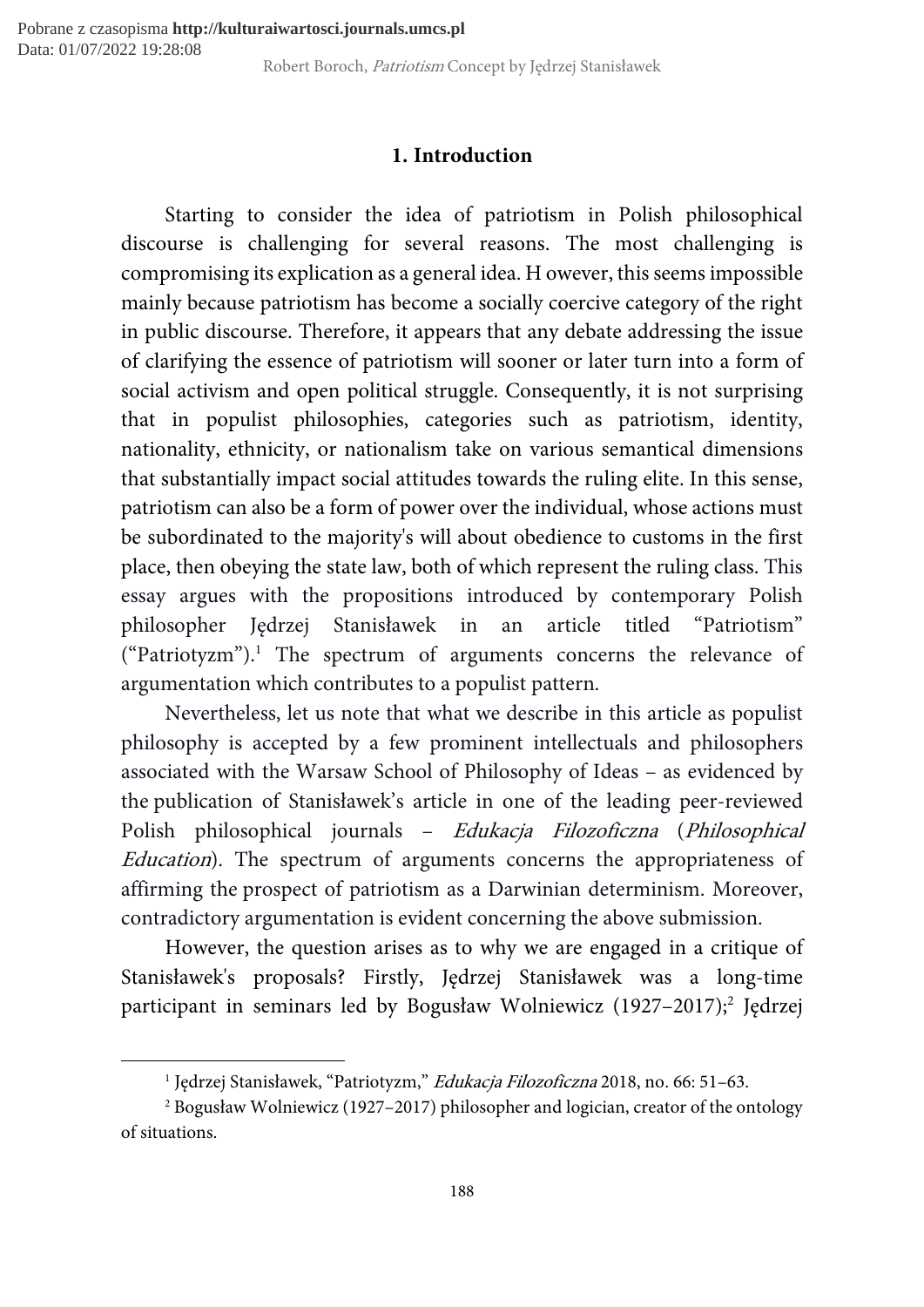Stanisławek is also regarded as one of the epigones of Wolniewicz's philosophy. Secondly, a four-volume selection of Boguslaw Wolniewicz's writings was published for the second time in 2018, which indicates an interest in his philosophy (Wolniewicz 2018). Furthermore, Stanisławek is a prominent author of monographs: Ethics. Guidebook for a primary school teacher (Etyka. Poradnik dla nauczyciela szkoły podstawowej), Basics of Logic (Podstawy logiki), Logic in didactics (Logika w dydaktyce), Basics of Philosophy (Podstawy filozofii), Basics of statistics (Podstawy statystyki). Finally, publication in such a central journal as Edukacja Filozoficzna suggests that the article reflects the current and relevant state of philosophical and scientific knowledge.

## 2. Reconstruction of the theory

## 2.1. "Relationship to one's own group"

The key issue in the dispute is the division of social groups (see figure 1) of biological and cultural origins. Examples of groups that contain a biological root are families and clans. Accordingly, examples of groups that included cultural factors are a community of destiny as social classes and a community of ideas as a monastery.



Figure 1: Division of communities in Stanisławek's philosophy<sup>3</sup>

<sup>3</sup> Stanisławek, "Patriotyzm," 52.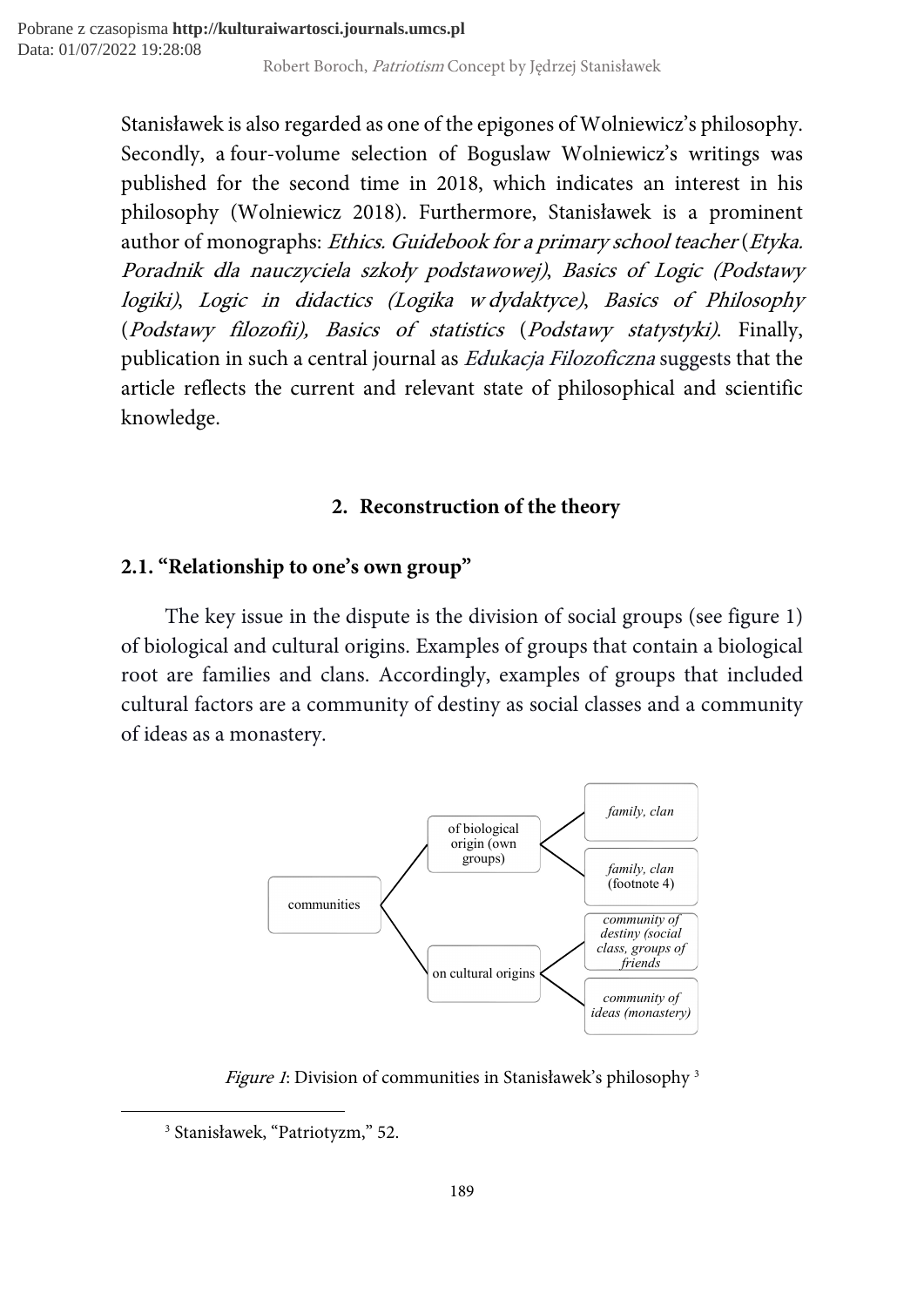Figure 1 shows the subdivision of social communities adopted by Stanisławek as a basis for his reasoning. Footnote 4 on page 52, contains an important statement: "The institution of clans functioned not only in the Paleolithic but also, for example, in the Middle Ages and modern times. The aristocracy nurtured it. For the Radziwił, their interests were more important than those of the state."<sup>4</sup>

This proposition assumes that the foundation of communities is biological propensity (Stanisławek's term) and the innate emotions associated with a biological predisposition, e.g., "the inherent tendency to support one's".<sup>5</sup>

This part closes with the assertion that the support of one of the distinguished groups – a biological group or a cultural group – is conditional on upbringing. Furthermore, communities are perpetuated by cultural connections, namely – a common language and customs, therefore cultural communities are inferior in durability to biological communities.

## 2.2. "Nation" and "homeland"

"Nation" and "homeland" emerged from the first agricultural revolution that changed human lifestyle from nomadic to sedentary. That process transforms, argues Stanisławek, primitive hordes into tribes.<sup>6</sup> However, this leads Stanisławek to adopt hypothesis:

[1] (Nations — RB) "[...] arose in areas where states had previously emerged.<sup>7</sup>

Therefore, a homeland is perceived neither as a geographical nor cultural entity. Instead, homeland consists of material and intangible dimensions, e.g., material dimensions are home. In contrast, intangible dimensions are common contacts or customs. Therefore, one does not become a fellow of a nation voluntarily but only by birth.

<sup>4</sup> Ibidem, 52.

<sup>5</sup> Ibidem.

<sup>6</sup> Ibidem, 52–53.

<sup>7</sup> Ibidem, 53.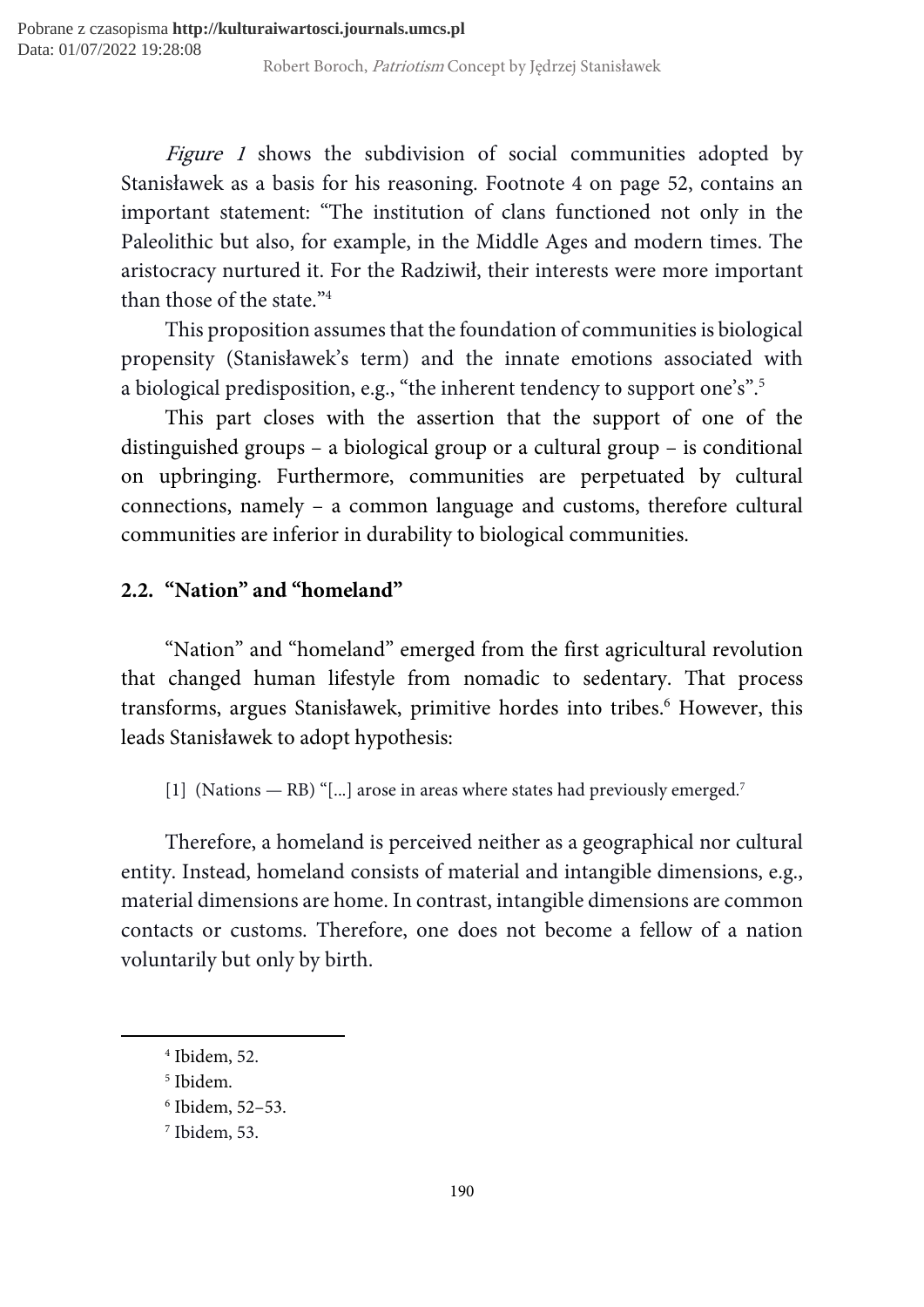[2] One becomes a fellow of a nation alone of one's will. Everyone is born into a certain household, and that family is always a component of a nation.<sup>8</sup>

## 2.3. "Attitudes towards one's own group"

The subsequent analysis of the human relationship to the motherland community is shown in Figure 2.



Figure 2: Attitude towards one's group<sup>9</sup>

The proposed division is based on two criteria: (1) solidarity; and (2) lack of solidarity.

[3] Individualists break servitude to a group. Individualists accept that everyone has the privilege to do what is good for them. Therefore, they can shift from supporting the group if they wish to do so.<sup>10</sup>

It is therefore proposed that solidarity is contrary to individualism. What is visible in Figure 2 is that solidarity is gradable, which manifests itself in the importance of supporting a group whatever the cost.

<sup>8</sup> Ibidem.

<sup>9</sup> Ibidem, 52–53.

<sup>10</sup> Ibidem, 53.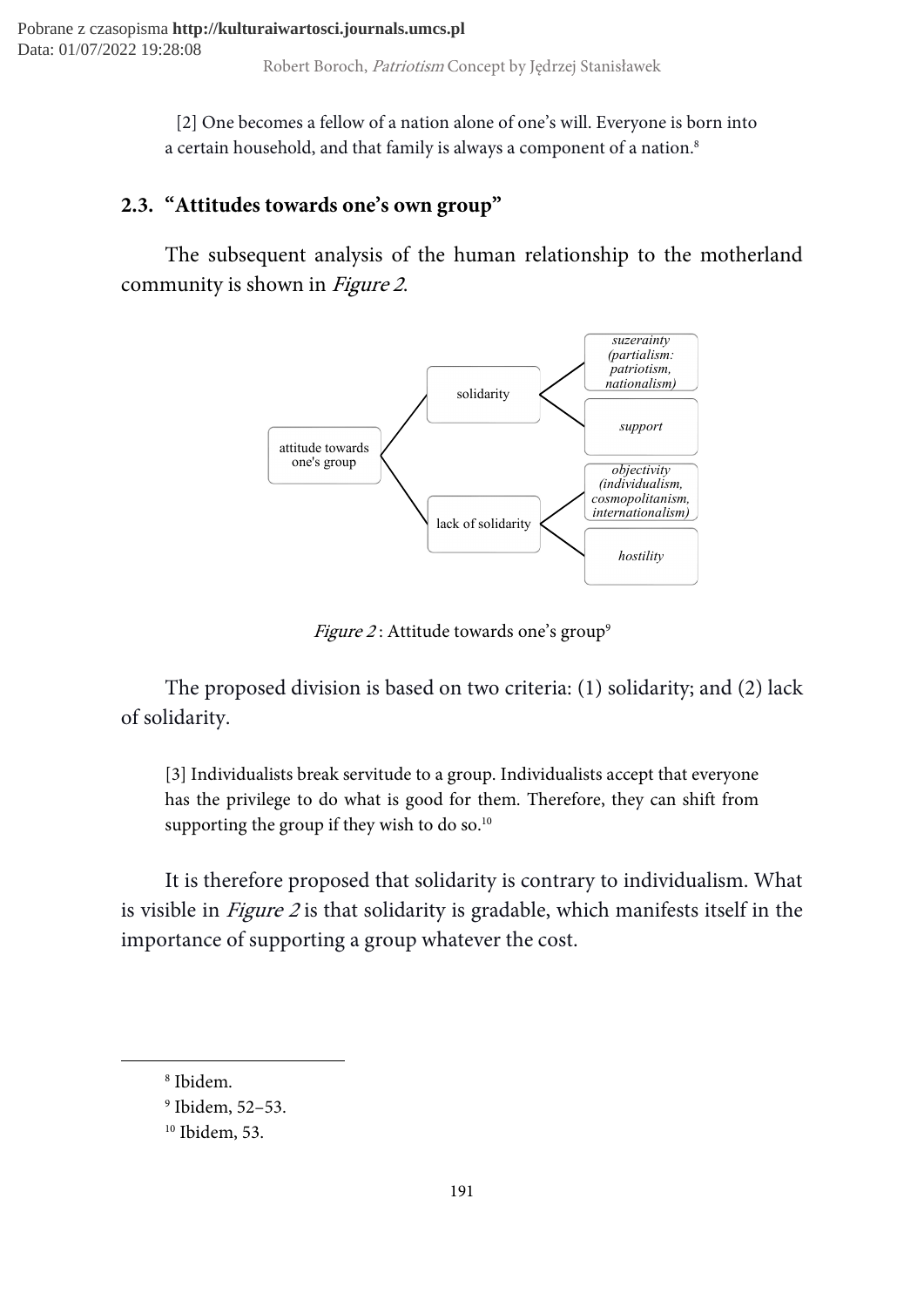The strong form of solidarity is patriotism, while the extreme form of solidarity is nationalism.<sup>11</sup>

## 2.4. "Suspension of partialism"<sup>12</sup>

Cosmopolitanism and internationalism are factors that disintegrate group solidarity:

[4] The cosmopolitan does not feel herself or themselves to be a member of any nation.<sup>13</sup>

[5] The internationalist stands in solidarity with a certain group formed from subgroups found in different nations.<sup>14</sup>

Both cosmopolitanism and internationalism do not create strong group bonds – the opposite of such social attitudes is national communities.<sup>15</sup>

## 2.5. "Patriotism and nationalism"

The categories of patriotism and nationalism are alike in numerous ways. However, these categories differ when it comes to supreme values — honour, family prosperity, freedom. The supreme value for patriots is the glory of the fatherland/motherland. The supreme value for nationalists is the power of the nation.<sup>16</sup>

[6] According to nationalists, there is a supreme value, and that is the power of the nation.<sup>17</sup>

 $11$  Ibidem, 54.

<sup>&</sup>lt;sup>12</sup> A term introduced by Stanisławek without providing its definition. The Polish language dictionary does not register such a lexical unit.

<sup>13</sup> Stanisławek, "Patriotyzm," 54.

<sup>&</sup>lt;sup>14</sup> Ibidem, 55.

<sup>&</sup>lt;sup>15</sup> Ibidem, 56.

<sup>16</sup> Ibidem.

<sup>17</sup> Ibidem.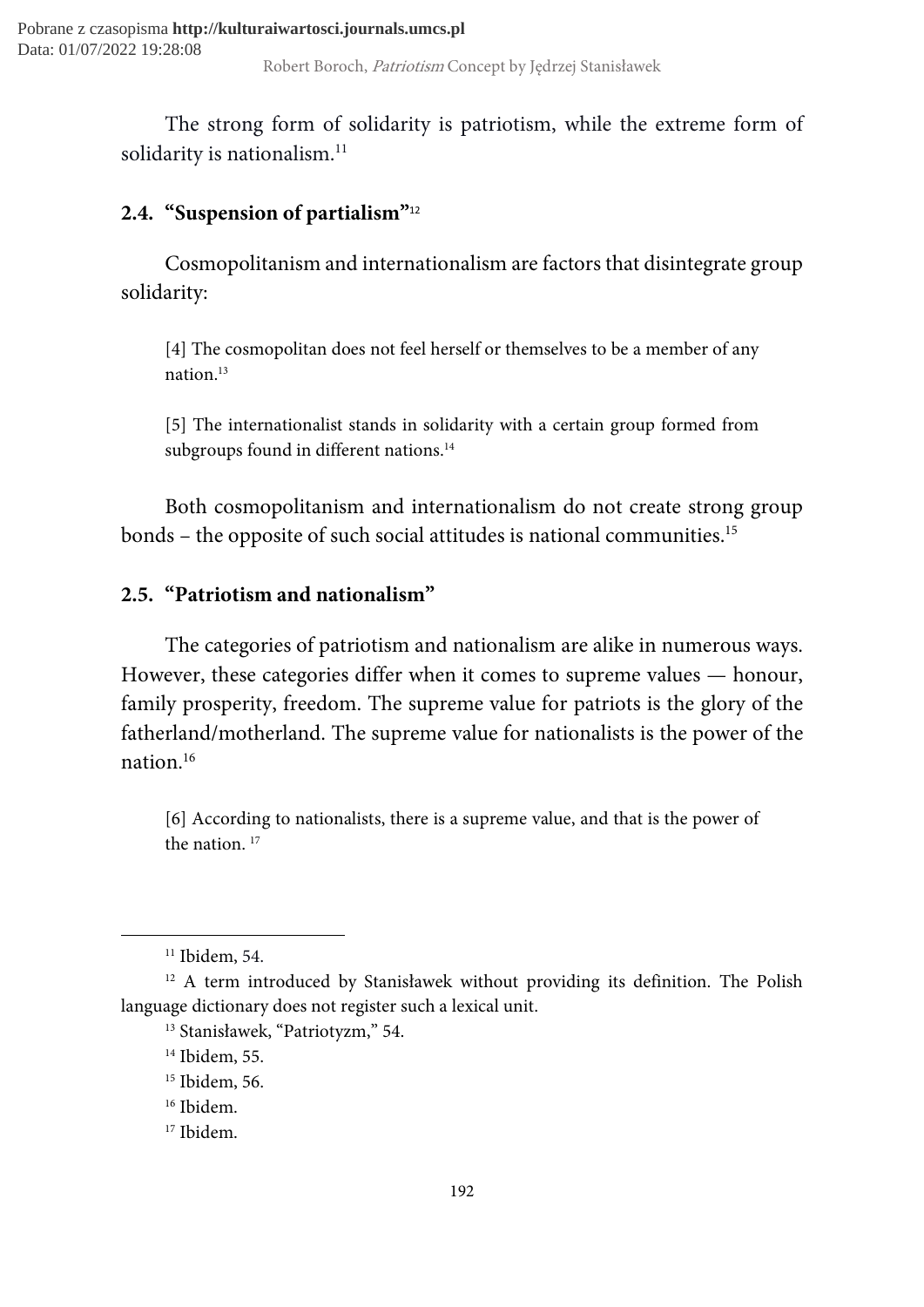[7] Patriots [...]. For them, [...] the supreme value is the glory of the homeland.<sup>18</sup>

# The differences between patriotism and nationalism are shown in *Figure 3*.



*Figure 3*: Patriotism and nationalism — dissimilarities<sup>19</sup>

The sanctions against non-compliant people are a key element of the proposed division. Nationalism is positioned as offensive in this aspect, while patriotism is positioned as defensive. Nationalism attacks everyone, both its own and foreign, who poses a threat to the core value, which is the power of the nation. Nationalism seeks to dominate or subdue strangers to national power. Patriotism, to the contrary, evokes a sense of awe in strangers. This sense of awe makes it possible to win the favour of strangers.

# 2.6. "Reasoning of patriotism"

The reasoning of patriotism is presented through three general arguments: (1) **formal** — for the patriot, the homeland is an intrinsic value from which the patriotism concept arises. Intrinsic values need no justification (Stanisławek 2018, 59); (2) **moral**  $-$  "[...] thanks to the homeland we are who

<sup>18</sup> Ibidem.

<sup>19</sup> Ibidem, 57.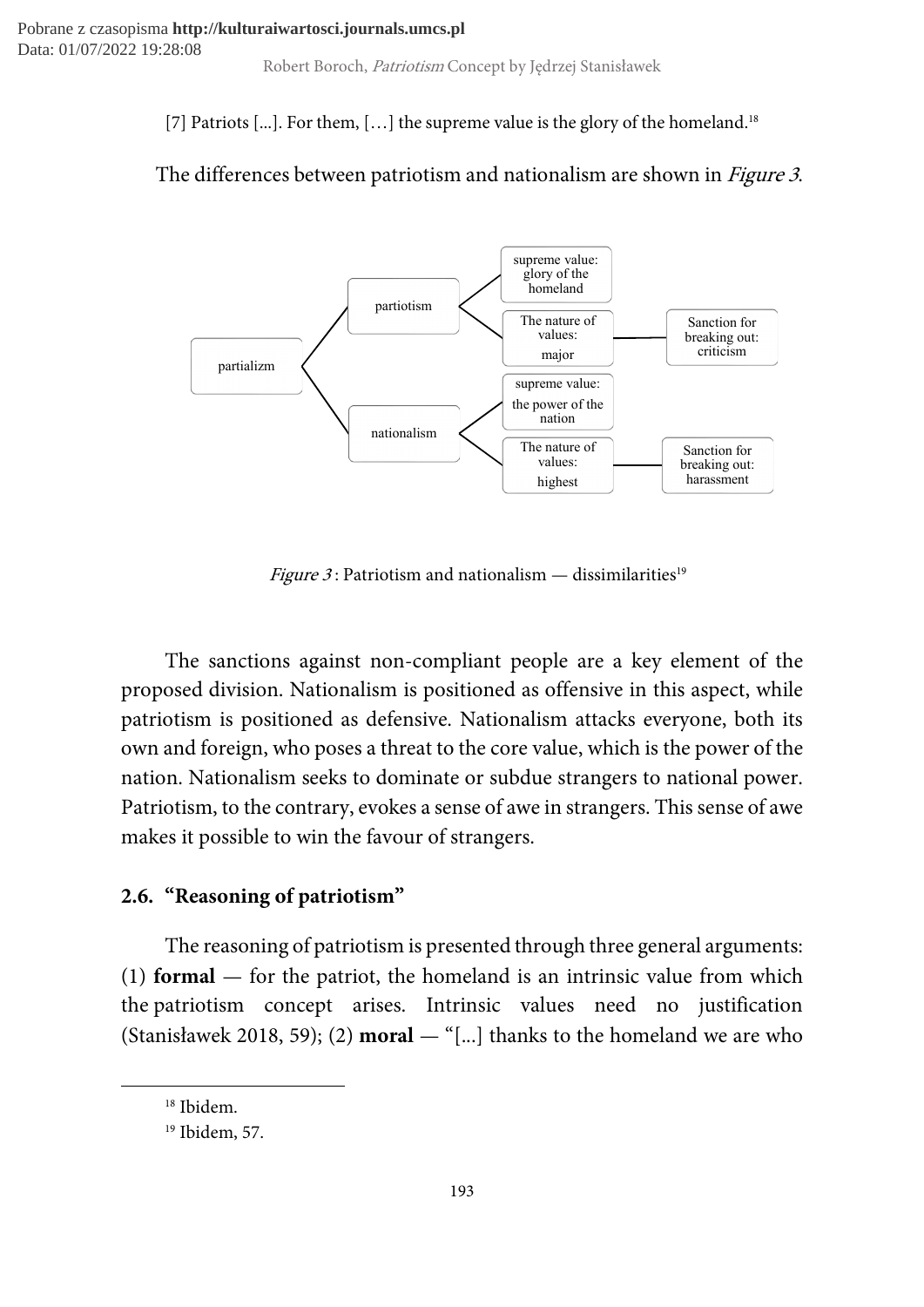we are and yet, we would not want to be someone else: Swede, German, Russian, Austrian" (Stanisławek 2018, 59); and (3) practical — "[...] other nations have their patriots, thanks to whom they become better".<sup>20</sup> An additional argument is also given (4) "what is ours (e.g., what is Polish) is better, more beautiful than foreign"<sup>21</sup> thus Stanisławek's argument is substantively arguable, therefore not discussed further.<sup>22</sup>

## 2.7. "Forms of patriotism versus forms of culture"

There are three forms of culture: primitive culture, traditional culture, and contemporary culture. The primitive culture is characterised by xenophobia, collectivism and sexuality. Traditional culture is characterised by idealism, asceticism and elitism. Modern culture is characterised by egalitarianism, utilitarianism, hedonism, and self-centeredness'. An example of primitive culture is the family; traditional culture, ideological communities (e.g., monasteries), and contemporary culture is explained through the slogan "homeland is where we eat".<sup>23</sup> Figure 4 shows the questions and answers regarding the value of the power of nation in the context of cultural forms.



*Figure 4*: Responses to the question on the value of a nation's power<sup>24</sup>

<sup>20</sup> Ibidem, 59.

<sup>21</sup> Ibidem.

<sup>22</sup> Ibidem.

<sup>23</sup> Ibidem, 59–60.

<sup>24</sup> Ibidem, 60.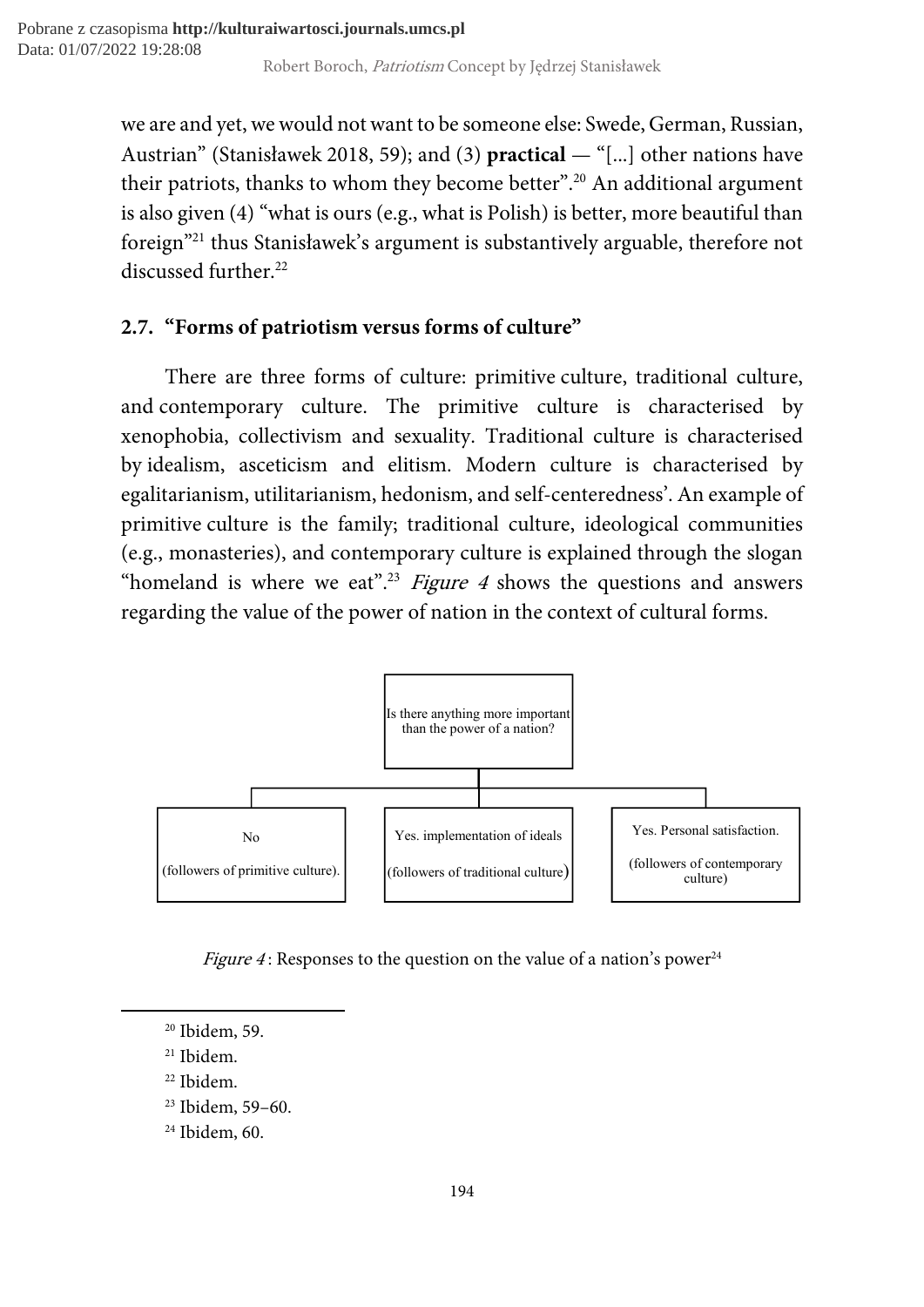## 2.8. "The nationalism of our era"

The emergence of nationalism is a consequence of the rise of nations. The most critical factor in developing nationalism was Darwin's theory of evolution, published in 1859 in his work On the Origin of Species. The contemporary causes of nationalism relate to aggressive capital, eliminating differences and national peculiarities and transforming humanity into a workforce.

Great nations hold the right to nationalism in the modern aspect – "the nationalism of small nations is ridiculous."<sup>25</sup> In Poland, the period of nationalism was between 1918-1939 – The twenty-year interwar period – "the defeat in September [1939 – RB] disgraced them. Instead of Poland "from the sea to sea" they lived to see the fourth partition of Poland. The Poles are not a nation of any great merit to the world."

## 2.9. "Patriotism of a young person"

This point contains recommendations for young people:

1) in the period of armed conflict, do not die recklessly, as youth will be needed in rebuilding the country after the war.

2) in the period of the loss of independence (cf. partitions), study and care for the development and beauty of the national language.

3) behave with dignity and politeness when abroad (e.g., give up one's seat on a tram to elderly people, saying "please sit down" in Polish).

4) take care of the pride of the homeland by refraining from vandalism in public spaces; take a pro-ecological approach to the homeland.<sup>26</sup>

## 3. Outline

Points 2.1. to 2.9. reconstruct the main concepts of the Stanisławek proposal. However, points 2.1. to 2.7. are philosophical. Therefore, only points 2.1. to 2.7 will be subject to critical comment.

<sup>&</sup>lt;sup>25</sup> Ibidem, 61.

<sup>26</sup> Ibidem, 62.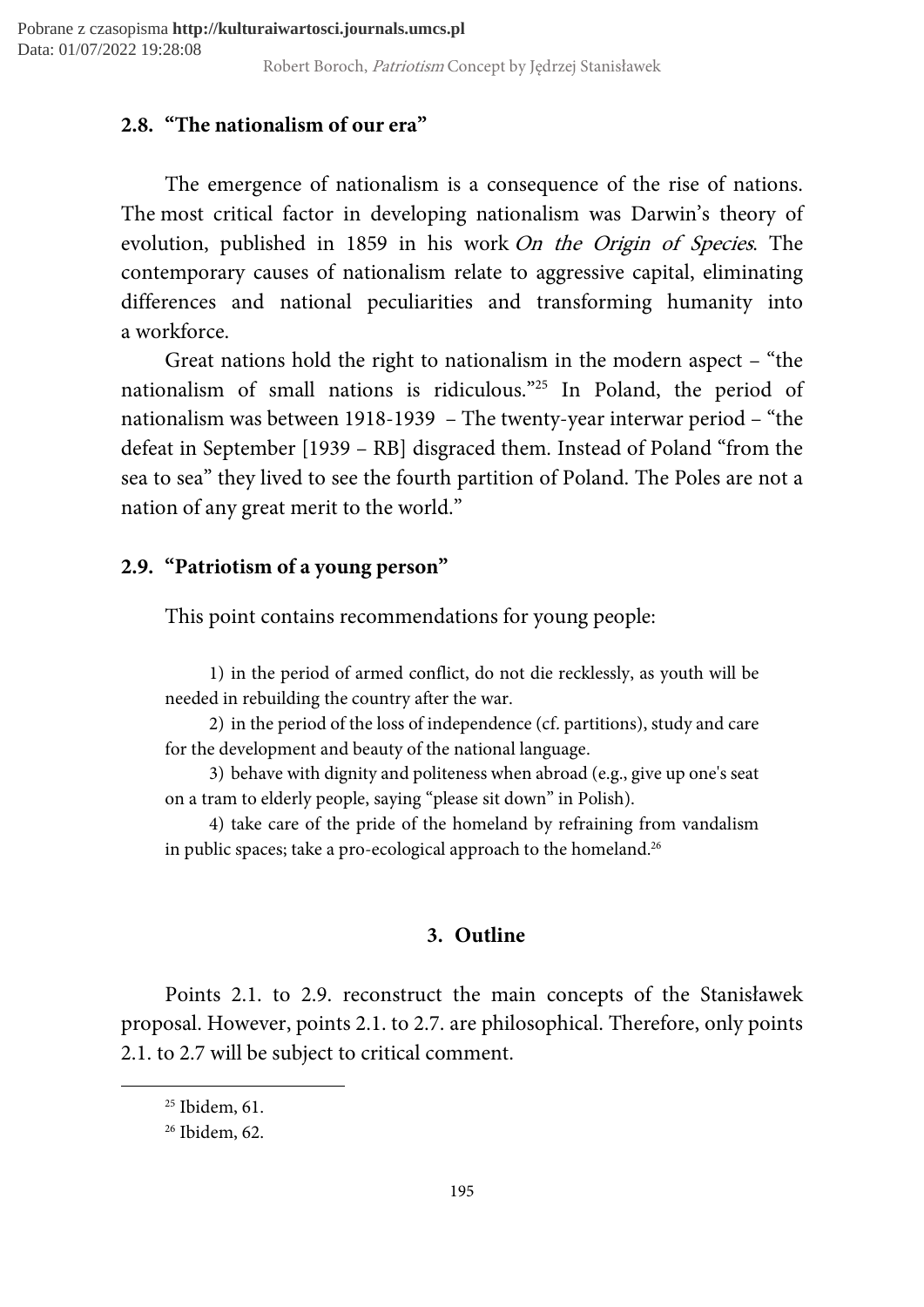In summary, the premises discussed in sections 2.1–2.7 are as follows:

[1] (Nations – RB) [...] arose in areas where states had previously emerged.<sup>27</sup>

[2] An individual becomes a fellow of the nation independently of one's own will.<sup>28</sup>

[3] Individualists break servitude to a group. Individualists accept that everyone has the privilege to do what is good for them. Therefore, they can shift from supporting the group if they wish to do so.<sup>29</sup>

[4] The cosmopolitan does not feel themselves to be a member of any nation.<sup>30</sup>

[5] The internationalist stands in solidarity with a certain group formed from subgroups found in different nations.<sup>31</sup>

[6] According to nationalists, there is a supreme value, and that is the power of the nation.<sup>32</sup>

[7] Patriots [...]. For them, […] the supreme value is the glory of the homeland.<sup>33</sup>

### 4. Counterarguments

### 4.1. Material error and contradictory hypotheses

The factors hindering the reception of the article are as follows – the first is the technical aspect, which refers to the writing style, i.e., colloquiality of language<sup>34</sup>. Nonetheless, this may be overlooked. However, we cannot ignore

<sup>27</sup> Ibidem, 53.

<sup>28</sup> Ibidem.

<sup>29</sup> Ibidem.

<sup>30</sup> Ibidem, 54.

<sup>31</sup> Ibidem, 55.

<sup>32</sup> Ibidem, 56.

<sup>33</sup> Ibidem.

<sup>&</sup>lt;sup>34</sup> By colloquial language I mean language devoid of the specialist terms of a particular scientific discipline, which makes it ambiguous, metaphorical, poor in descriptive content and vague.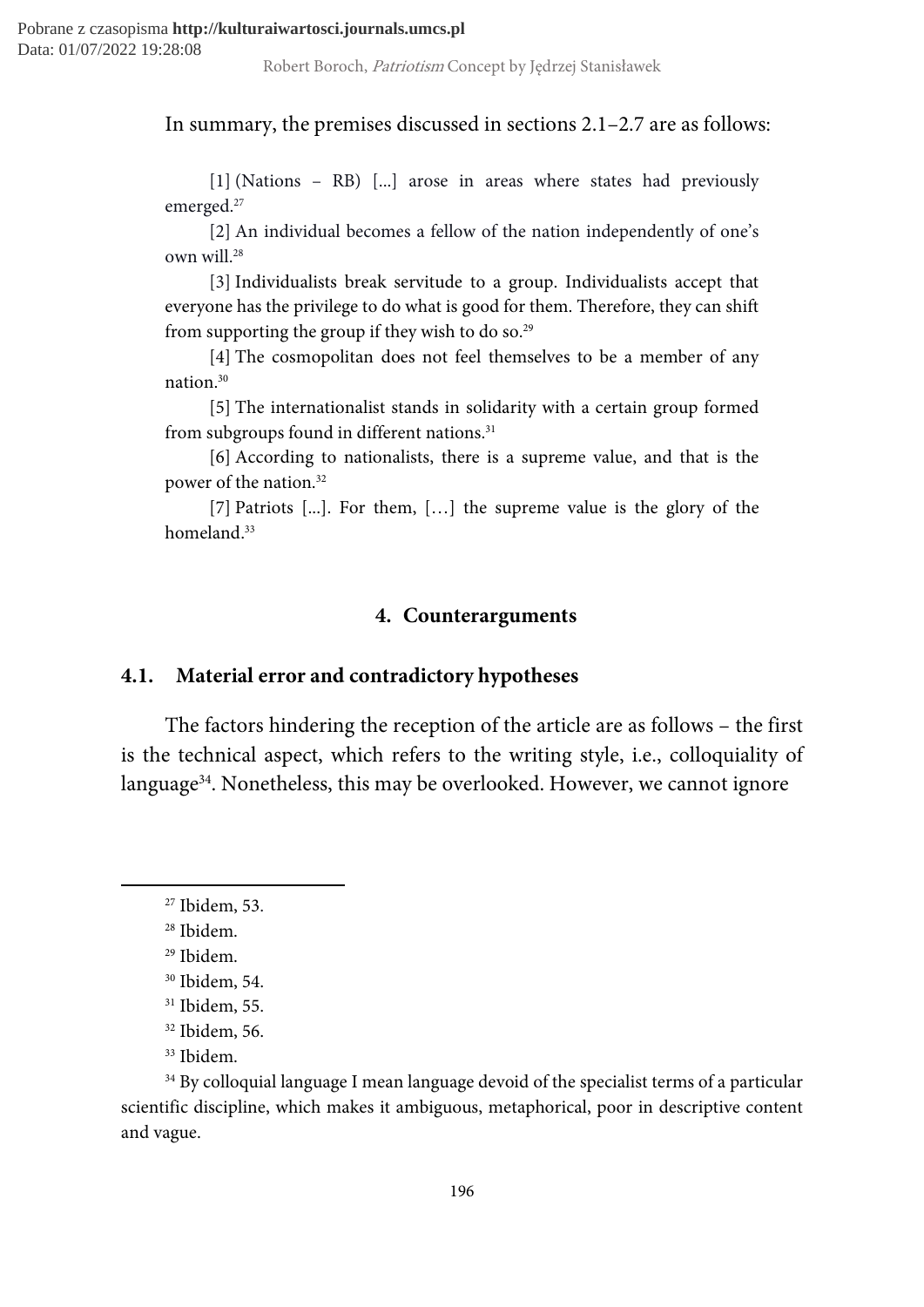hypotheses containing a material error – premise  $[1]^{35}$  or mutually exclusive assumptions – premises  $[2]$  and  $[4]$ .

# 4.1.1. Material error — premise [1]

The premise [1] is subject to material error — recall:

[1] (Nations — RB) [...] arose in areas where states had previously emerged.<sup>36</sup>

A nation is a concept functioning in two areas of scientific knowledge: political science and anthropology. In political science, the meaning of the term nation derives from the philosophy of politics to denote a political community of beliefs. In anthropology, the meaning of the term is broader, owing to the specificity of the research interests of this discipline,

When it comes to the concept of the nation, anthropology bases its research assumptions on empirical evidence, distancing itself from the argument of the primordial horde. The argument of the primordial horde is formulated by analogy.

The prototype of this analogy is the organisation of the Tatar horde – the argument, however, is not sufficiently substantiated.<sup>37</sup> In this sense, the horde refers to belief and not truth. Yet, let us put that aside and consider the facts.

It is known from historical accounts that human societies organise themselves into large social groups – see the chronicles of the Sumerians, the earliest known civilization – c. 2500 BC or the Chinese chronicles of the Warring Kingdoms period – c. 480 BC to 221 BC.<sup>38</sup>

However, the mere fact of their organisation is not sufficient for the

<sup>&</sup>lt;sup>35</sup> Material error is an error in conclusion accepting a false premise as accurate.

<sup>36</sup> Stanisławek, "Patriotyzm," 53.

 $37$  The term was used by Charles Darwin in his book *The Descent of Man* (1871) to describe early social structures that were between states of nature, unknown reality and states of culture. See "Primitive Horde," https://www.encyclopedia.com/psychology/dictionariesthesauruses-pictures-and-press-releases/primitive-horde (accessed: 05.04.2022).

<sup>&</sup>lt;sup>38</sup> See Steven Grosby, *Nationalism. A Very Short Introduction* (Oxford: Kindle, 2005), chapter 2.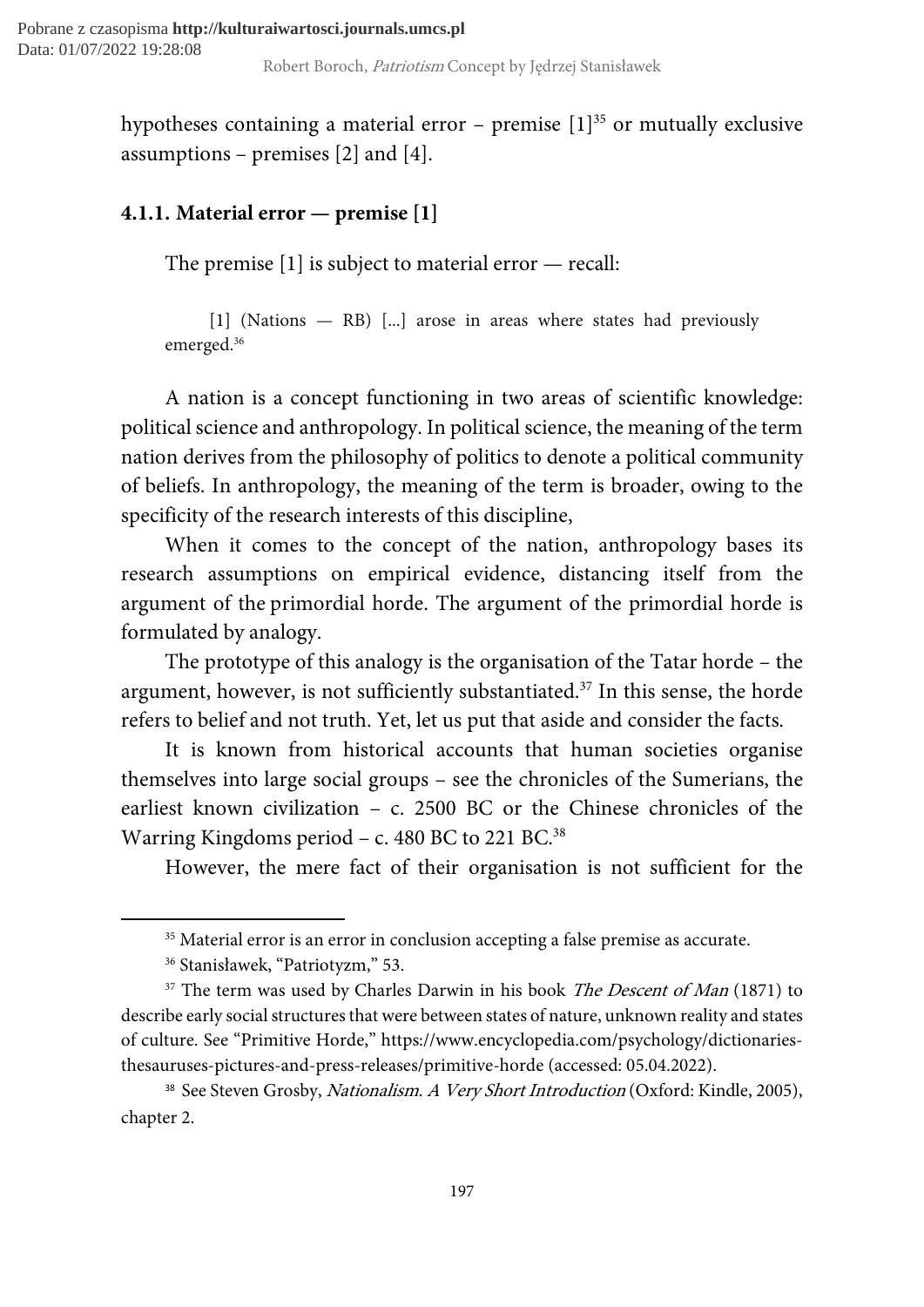existence of a nation; the latter being a necessary condition for the idea of patriotism. Stanisławek's explanation is insufficient. Stanisławek did not consider two critical factors in his proposal: (1) collective consciousness that refers to "[…] social relationships of entities participating in a progressively changing tradition;" and (2) collective self-consciousness that refers to "[…] recognizing and differentiating cultural diversity: traditions, values […]."<sup>39</sup> All abstract social concepts are stored in collective memory. In contrast, collective self-consciousness is a factor that makes it possible to perceive social reality in terms of "native" – "stranger"<sup>40</sup> According to Steven Grosby, the requirements for the existence of a nation are discerned by integrative aspects such as (1) common ancestor, (2) common history, (3) culture, and (4) residence of a particular territory. What is more, S. Grosby reasons that in different social organisations, human actions, although similar, are irrespective of ethnicity, e.g., trade, monotheism or political unity.<sup>41</sup>

The emergence of state organisation requires additional factors other than Darwinian determinism. A state is a politically organised community inhabiting a territory defined by its borders, over which governments have control. That authority is independent and sovereign. Moreover, rules enact a law, even customs, and execute obedience. Needless to say, the state can establish trade routes or political and military allies.<sup>42</sup>

To sum up, the assertion, that the state is the essential condition for developing a nation, is inaccurate. This assertion is conflicting with empirical evidence, —for example, there are nations without a country, such as the Kurds.<sup>43</sup>

Premise [1] should not be discussed at all as it is false – The Çatalhöyük settlement (c. 8000 BC) was not a political-military organisation but a social organisation established during the Neolithic period.<sup>44</sup> Archaeological evidence

<sup>39</sup> Ibidem.

<sup>40</sup> Ibidem.

<sup>41</sup> Ibidem.

<sup>42</sup> See Bogumił Szmulik, Marek Żmigrodzki, Wprowadzenie do nauki o państwie i polityce (Lublin: Wydawnictwo Uniwersytetu Marii Curie-Skłodowskiej, 2003), chapter 1.

<sup>43</sup> Grosby, Nationalism, chapter 2.

<sup>&</sup>lt;sup>44</sup> See Michael Balter, The Goddess and the Bull: Catalhöyük: An Archaeological Journey to the Dawn of Civilization (Routledge: Kindle, 2016), chapter 4-9.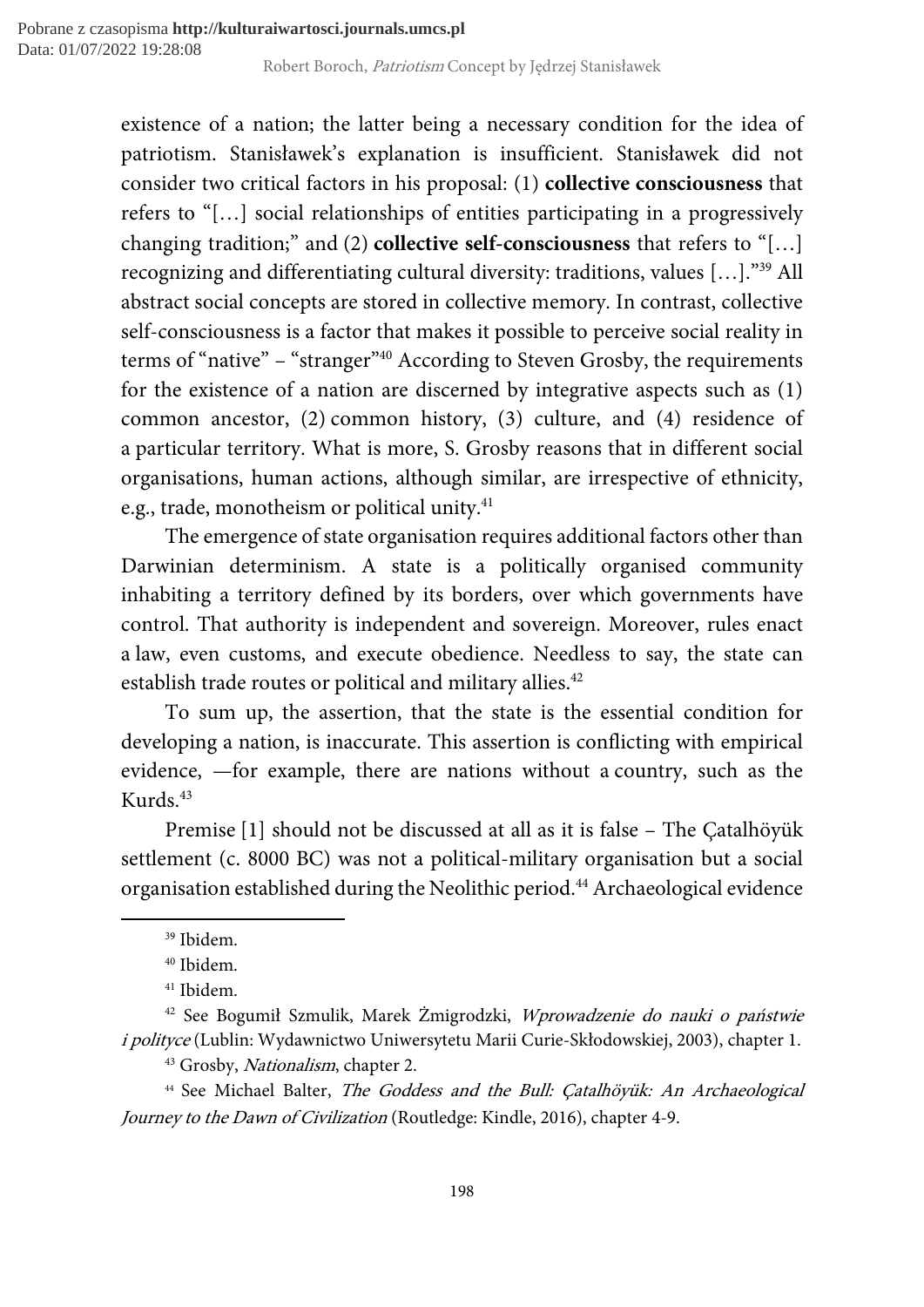ends any speculation on the state's priority over the nation. However, modern politicians want the situation to be reversed. The idea of a nation is an abstract entity that has been put into practice

# 4.1.2. Contradictory — premises [2] and [4]

Premises [2] and [4] are mutually exclusive. This means that the following phenomena cannot occur simultaneously:

[2] An individual becomes a member of the nation independently of one's own will.<sup>45</sup>

[4] The cosmopolitan does not feel themselves to be a member of any nation.<sup>46</sup>

Premise [2] Assumes that nationality is independent of a person's will. It is given by birth. On the other hand, the hypothesis [4] allows freedom of choice. Two positions within one argument clash, which excludes the condition of coherence.

The methodology adopted by Stanisławek is logically and analytically inconsistent because it mixes the philosophical order with the legal order. The essential feature of the state is the compulsion to belong to what the state law regulates. From a legal point of view, there are two approaches: (1) *ius* sanguinis, ius soli — granted citizenship by birth; or  $(2)$  ius matrimonii, naturalization  $-$  granted citizenship by naturalization. The legal status of a person has been completely ignored by Stanisławek. The contradiction in premises [2] and [4] indicates inconsistent or carless, sloppy to dopey thinking and constructing a theory of patriotism based on widespread popular opinions.

## 4.2. Manipulation

The omission of the current state of knowledge by Stanisławek is a case for concern. This paper does not aim to discuss the concept of patriotism in the Warsaw School of Ideas, that Stanisławek presumably symbolizes.

<sup>45</sup> Stanisławek, "Patriotyzm," 53.

<sup>46</sup> Ibidem 54.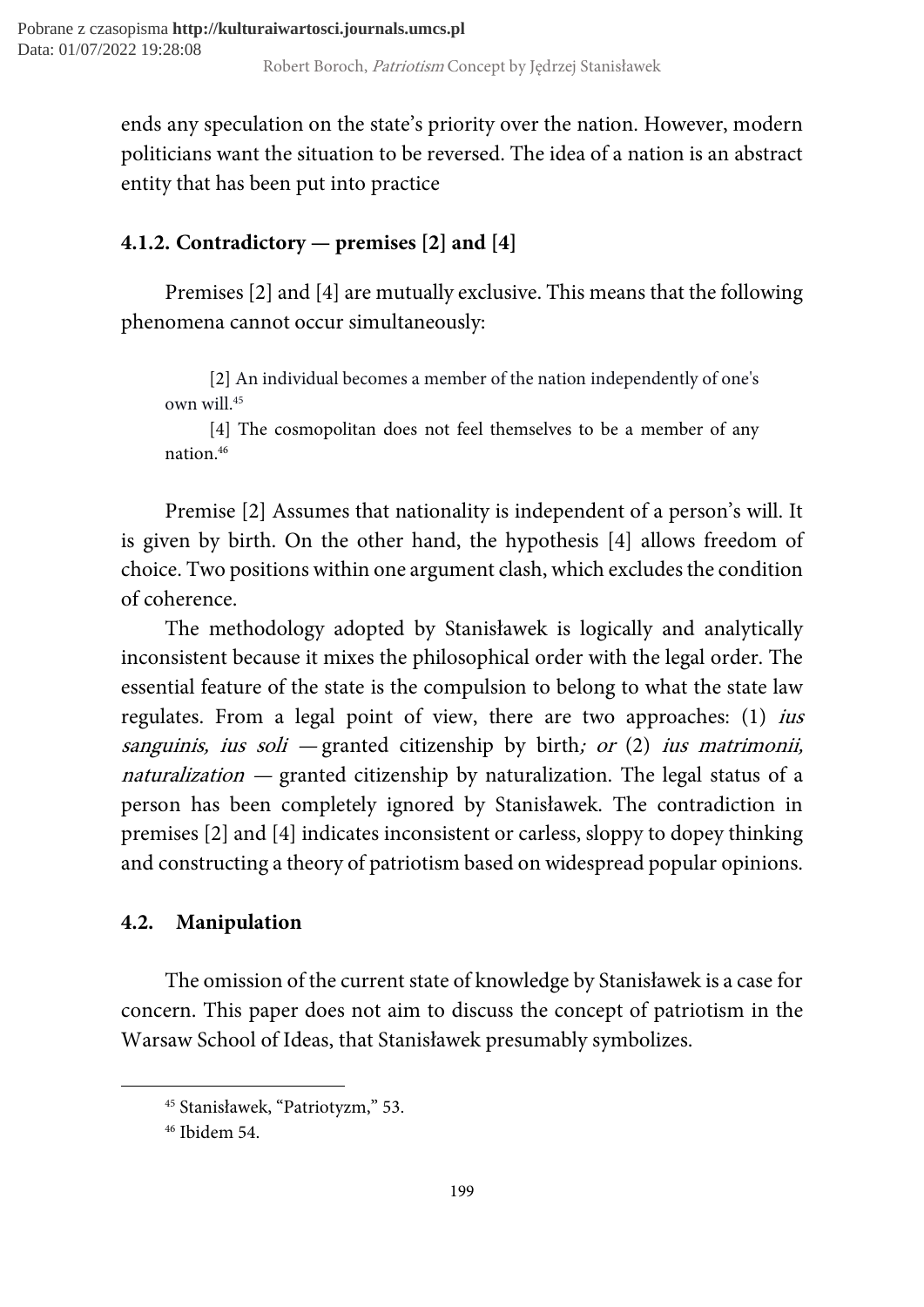It should be noted that the journal *Edukacja Filozoficzna* is a peerreviewed journal, published by the University of Warsaw at the Institute of Philosophy. Thus, it can be assumed that the articles reflect the current state of scientific and philosophical knowledge, but unfortunately, this is not the case with Stanisławek's piece. Therefore, some examples that indicate the validity of the above criticisms should be discussed.

## 4.2.1. Biological susceptibility

The initial premises of the inquired theory of patriotism ignore the actual state of facts – an example of such premise.

The basis of community is biological inclination. The emotions associated with it are inherent.<sup>47</sup>

The above quotation contains two judgments. The first one, which includes the term "biological inclination," is unclear due to the meaning of the term not being explained.<sup>48</sup> The second judgement concerns the inheritance of emotions through a biological pathway, which is a false assumption. The falseness of this approach has been demonstrated by Paul Ekman.<sup>49</sup>

Basic emotions and their mimetic expressions are common to all people regardless of their ethnic group, phenotype, or social status. These emptions result from the influence of cultural and social factors, not biological ones. A burning question about the inheritance of a tendency to, for example, depression or affective states is not addressed. Is it the case that considering the social life of a human being, which manifests itself by adopting certain attitudes towards the phenomena taking place, one can derive the idea of solidarity with one's kin group, consequently, the concept of patriotism?

Let's agree with the above view on a trial basis. A consequence of this agreement is the necessity to consider the so-called "molecular modelling of

<sup>47</sup> Ibidem, 52.

<sup>48</sup> Nor is it possible to determine what the term "biological propensity" means from the broader context.

<sup>&</sup>lt;sup>49</sup> See Paul Ekman, *Emotions Revealed. Recognizing Faces and Feelings to Improve* Communication and Emotional Life (New York: Holt Paperbacks, 2004).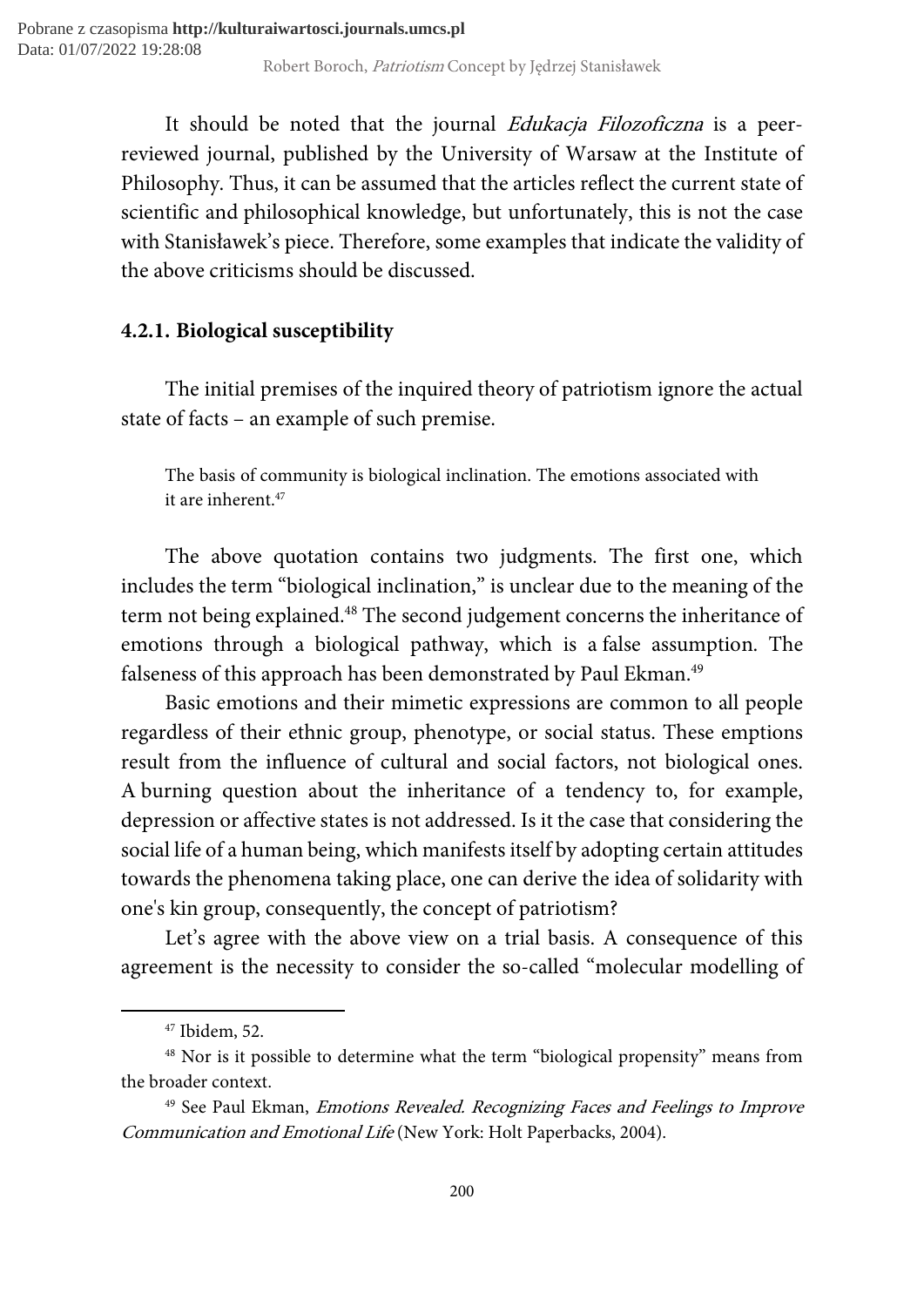society," i.e. social cybernetics. Such a discussion about developing the qualities of the new man and citizen is not unique. Problems of social modelling have been discussed both in philosophy and politics. In this aspect, less is said about the significant threats to "humanistic security," for example, the security of the human person as an individual. As a basis for designing a new society, Darwinian determinism forces an axiological redefinition of axiological ideas. Altruism,<sup>50</sup> for example, or an extreme view of genetic sexual attractiveness.<sup>51</sup> The Darwinian paradigm of survival of the stronger had practical consequences in the form of the criminal research of Alfred Ploetz and Alfred Grotjahn – the founders of eugenics and racial purity (Ger. Rassenhygiene)<sup>52</sup> and genetic programmes such as Lebensborn.<sup>53</sup>

This point does not exhaust all matters regarding Stanisławek's proposal, for example, the incorrect etymology of the word homeland or detachment of concepts from the Polish semantic and semiotic context. The lack of an analytical approach to the consequences of the bases of reasoning adopted is surprising.

## 5. Conclusion

Richard Price's 1798 work A Discourse on Love of Our Country should be recalled. This British political activist borrowed a conceptualization of patriotic relations from the Stoics – Seneca and Cicero. The conceptualization of patriotism develops through the extension of ideas from family, relatives, through the state, to humanism and humanity. This political conceptualization of patriotism spread among philosophers and the very model of gradual

<sup>&</sup>lt;sup>50</sup> See Daniel C. Batson, A Scientific Search for Altruism: Do We Only Care About Ourselves? (Oxford: Kindle, 2018).

<sup>&</sup>lt;sup>51</sup> See Barbara Gonyo, "Genetic Sexual Attraction," The Decree 1987, no. 4: 12-18.

<sup>52</sup> See Susanne Hahn, Georg Lilienthal, "Totentanz und Lebensborn: Zur Geschichte des Alters–und Pflegeheimes in Kohren-Sahlisbei Leipzig (1939–1945)," Medizinhistorisches Journal 27, no. 3-4 (1992): 340–358.

<sup>53</sup> See Vandana Joshi, "Maternalism, Race, Class and Citizenship: Aspects of Illegitimate Motherhood in NaziGermany," Journal of Contemporary History 46, no. 4 (2011): 832–853.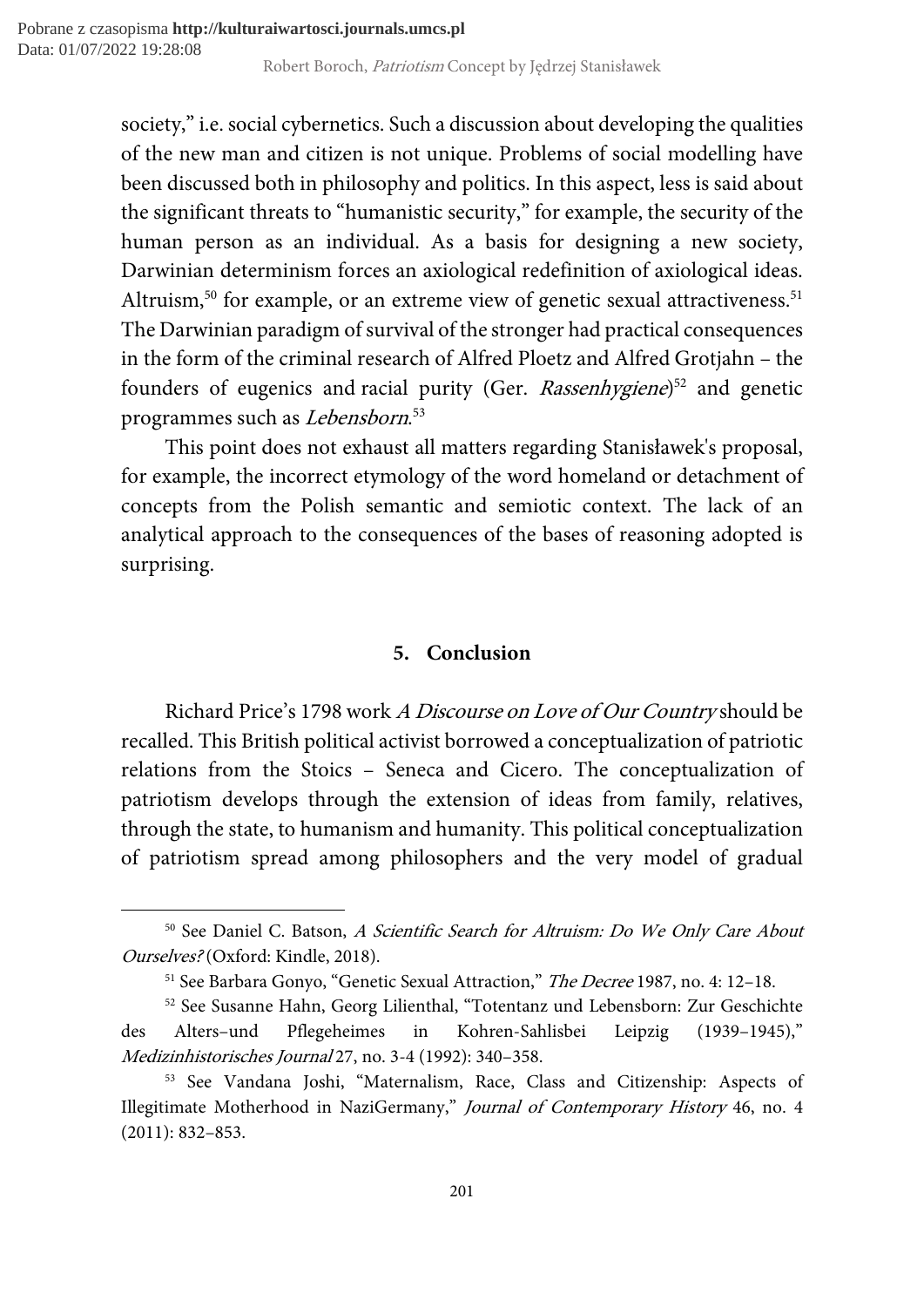conceptualization of patriotism appeared permanently in political philosophy as an adequate model of self-conceptual broadening of concepts, – in Polish philosophical literature, it is called the concept-sphere.

It is also worth mentioning, that the presented theory of patriotism is contradictory to what is shown in point 4.1.2.

This theory includes personal beliefs rather than social facts as defined or explained by Émile Durkheim – and concerning the shaping process of monoethnic or multi-ethnic nations in which the nation seeks the essence of the state, or the state seeks the heart of the nation.<sup>54</sup> These two directions of the formation of nations were left out.

The contested article was published in one of the leading Polish philosophical journals. This journal acts as the intellectual voice of the Warsaw School of Philosophy of Ideas. It is therefore expected that the argument presented will be substantial and factual and not riddled with contradictions. This, in turn, precludes Stanisławek's proposal from being taken thoughtfully. What becomes apparent in Stanisławek's article is the social propaganda impact and the attempt to develop a philosophical ground for the uncomplicated nationalism ideology emerging in this backdrop. The truth, however, may be more prosaic. Whatever the reason, intellectuals should view it with caution.

## Bibliography

- Balter, Michael. The Goddess and the Bull: Çatalhöyük: An Archaeological Journey to the Dawn of Civilization. Kindle Edition: Routledge, 2016.
- Batson, C. Daniel. A Scientific Search for Altruism: Do We Only Care About Ourselves? Oxford: Kindle, 2018.
- Ekman, Paul. Emotions Revealed. Recognizing Faces and Feelings to Improve Communication and Emotional Life. New York: Holt Paperbacks, 2004.

-

Hahn, Susanne, Georg Lilienthal. "Totentanz und Lebensborn: Zur Geschichte des Alters– und Pflegeheimes in Kohren-Sahlisbei Leipzig (1939-1945)." Medizinhistorisches Journal 27, no. 3-4 (1992): 340–358.

Gonyo, Barbara. "Genetic Sexual Attraction." The Decree 1987, no. 4: 12–18.

Grosby, Steven. Nationalism. A Very Short Introduction. Oxford: Kindle, 2005.

<sup>&</sup>lt;sup>54</sup> See Barbara Szacka, Wprowadzenie do socjologii (Warszawa: Oficyna Naukowa, 2003), 237–267.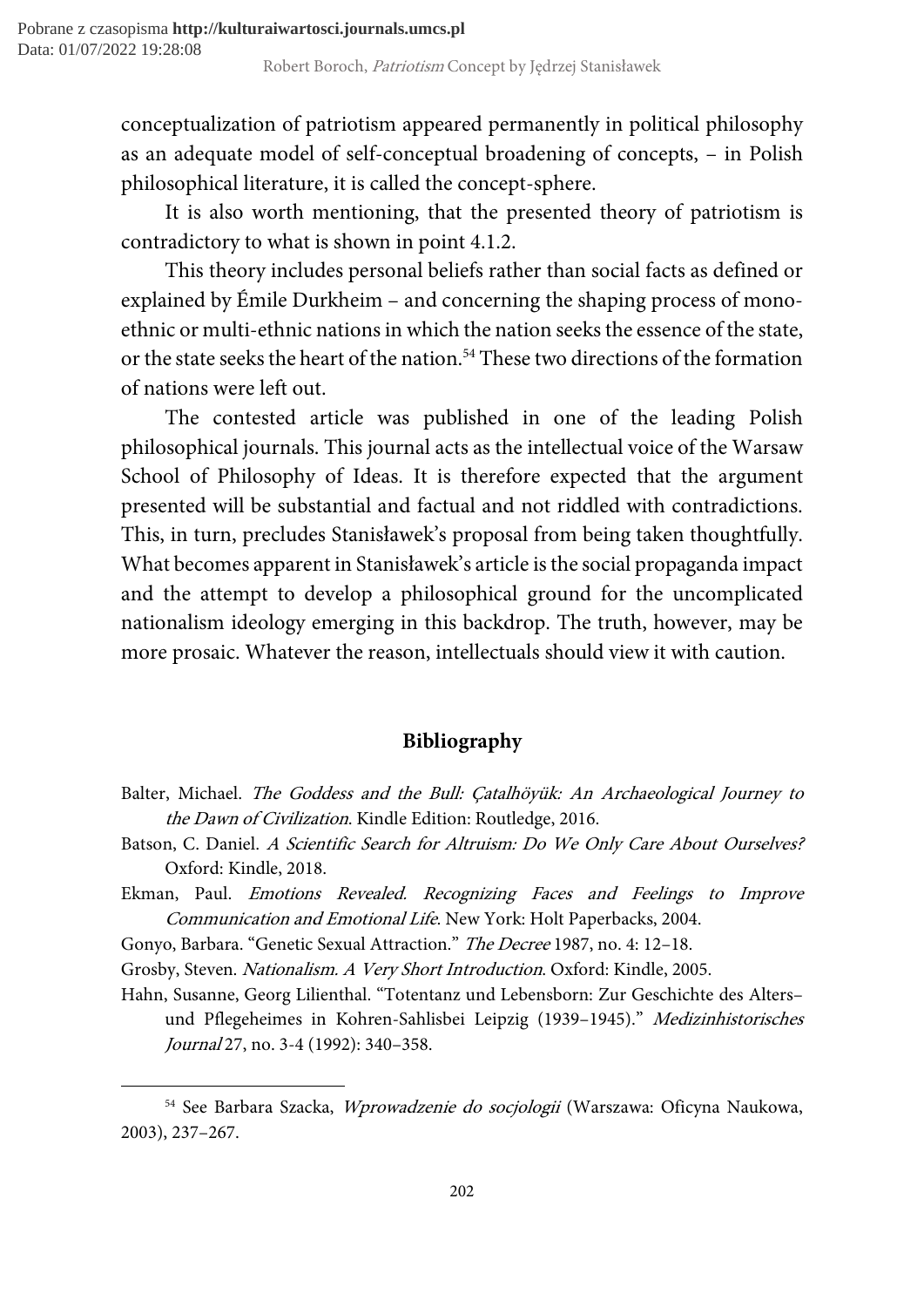- Joshi, Vandana. "Maternalism, Race, Class and Citizenship: Aspects of Illegitimate Motherhood in NaziGermany." Journal of Contemporary History 46, no. 4 (2011): 832–853.
- Szacka, Barbara. Wprowadzenie do socjologii. Warszawa: Oficyna Naukowa, 2003.
- Stanisławek, Jędrzej. "Patriotyzm." Edukacja Filozoficzna 2018, no. 66: 51–63.
- Szmulik, Bogumił, Marek Żmigrodzki. Wprowadzenie do nauki o państwie i polityce. Lublin: Wydawnictwo Uniwersytetu Marii Curie-Skłodowskiej, 2003.
- Wolniewicz, Bogusław. Filozofia i Wartości. Warszawa: Wydawnictwa Uniwersytetu Warszawskiego, 2018.

#### Streszczenie

#### Koncepcja patriotyzmu według Jędrzeja Stanisławka

Rozpatrywanie idei patriotyzmu w polskim dyskursie filozoficznym jest trudne z kilku powodów. Największą trudność stanowi opis idei patriotyzmu w kategoriach ogólnych. Powodem tego jest praktyka traktowania patriotyzmu jako jednej z kategorii przymusu społecznego demonstrującego określone zachowania i postawy społeczne w prawicowym obozie politycznym. Można domniemywać, że w tym kontekście każda debata podejmująca się zadania eksplikacji istoty idei patriotyzmu prędzej czy później przekształci się w formę aktywizmu społecznego i otwartą rywalizację polityczną. Nie jest zaskoczeniem, że w nurtach populistycznych filozofii politycznych takie kategorie, jak patriotyzm, tożsamość, narodowość, etniczność i nacjonalizm przybierają różne wymiary semantyczne, które wpływają na postawy społeczne rządzących elit. W tym też aspekcie patriotyzm można rozumieć jako formę dominacji władzy nad jednostką, której działania w ramach grupy społecznej muszą być podporządkowane woli większości. W niniejszym eseju omówione zostały tezy, które przedstawił współczesny polski filozof Jędrzej Stanisławek w artykule zatytułowanym Patriotyzm. Spektrum kontestowanego artykułu dotyczy adekwatności argumentacji, która utrwala wzorzec populistyczny patriotyzmu. Niemniej zauważmy, że to, co zostało w niniejszym polemicznym artykule przedstawione jest akceptowane przez kilku wybitnych intelektualistów i filozofów związanych z warszawską szkołą filozofii idei – o czym świadczy kontestowana publikacja J. Stanisławka ogłoszona w "Edukacji Filozoficznej" – jednym z ważnych polskich czasopism filozoficznych. Spektrum dyskusji dotyczy także zasadności afirmacji perspektywy patriotyzmu w kategorii darwinowskiego determinizmu, którą prezentuje J. Stanisławek.

Słowa kluczowe: Jędrzej Stanisławek, filozofia polityczna, filozofia moralna, etyka, patriotyzm